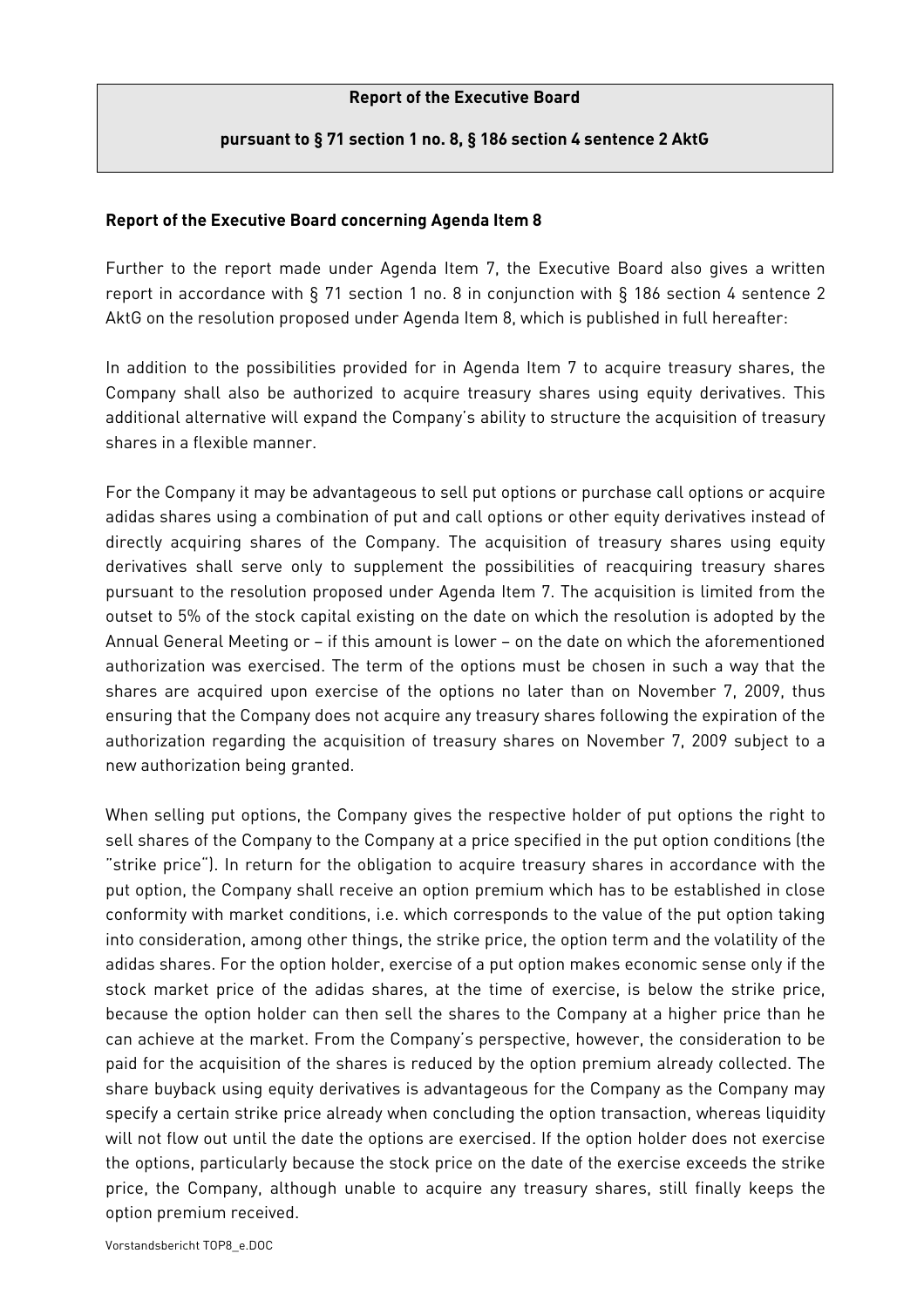When purchasing call options, the Company acquires, against payment of an option premium, the right to purchase a predetermined number of adidas shares at a certain price (the "strike price") from the respective option seller (the "option writer"). For the Company, exercise of the call options makes economic sense if the stock market price of the adidas shares exceeds the strike price, because it can then buy the shares from the option writer at a more favorable price than on the market. Moreover, the Company's liquidity is thus spared, as the strike price for the shares is only payable upon the exercise of the call options. These aspects may justify in individual cases that the Company pays an option premium for the conclusion of call options, which in turn has to be determined in close conformity with market conditions taking into consideration the criteria mentioned in connection with the put options.

The purchase price to be paid by the Company for the adidas shares using options is the strike price specified in each respective case. The strike price may be higher or lower than the stock market price of the adidas share on the day of the conclusion of the option transaction and on the day of the acquisition of the shares upon exercise of the option. However, the strike price, taking into account the option premium received/paid, may neither exceed nor fall below the opening rate of the Company's shares in the Xetra Trading System (or a comparable successor system) on the Frankfurt Stock Exchange on the day of the conclusion of the relevant options transaction by more than 20% (excluding incidental purchasing costs). The Company may also agree upon equity derivatives which provide for a delivery of shares with a reduction on the weighted average stock market price. The obligation to execute option transactions and other equity derivatives solely with a financial institution while ensuring that the options and other equity derivatives are only serviced with shares acquired under observance of the principle of non-discrimination, is designed to rule out any disadvantages for shareholders in the event of share buybacks using equity derivatives. In accordance with the legal provisions under § 71 section 1 no. 8 AktG, the principle of non-discrimination is satisfied if the shares are acquired through the stock exchange at the stock market price of the Company's shares valid at the time of the acquisition through the stock exchange. As the price for options (option price) is determined in close conformity with market conditions, the shareholders not involved in the option transactions do not suffer any loss in value. The shareholders are ultimately in the same position they would be in if the Company acquired shares directly through the stock exchange. On the other hand, the possibility to use equity derivatives enables the Company to make use of short-term market opportunities and to execute the appropriate option transactions or other equity derivatives. Any rights of shareholders to conclude such option transactions or other equity derivatives with the Company as well as any tender rights of shareholders are excluded. Such exclusion is necessary to enable the Company to use equity derivatives in connection with the repurchase of treasury shares and to achieve the advantages resulting from such use. A conclusion of the relevant equity derivatives with all shareholders is not feasible.

Having carefully weighed the interests of shareholders and of the Company, and given the advantages to the Company that may result from the use of put options, call options, a combination of put and call options or other equity derivatives, the Executive Board considers